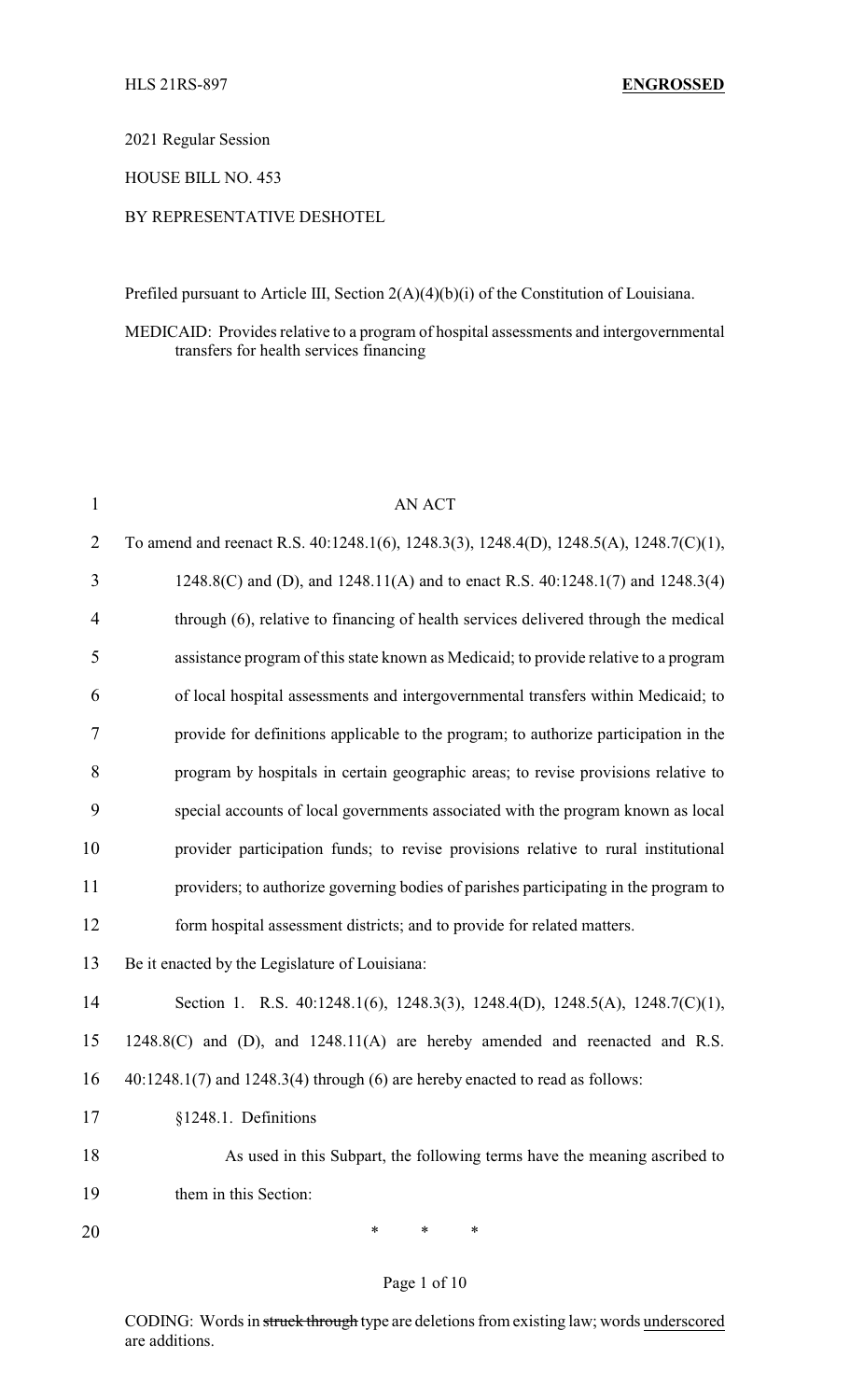| 1              | (6) "Rural institutional provider" means $\alpha$ an acute care hospital, other than    |
|----------------|-----------------------------------------------------------------------------------------|
| $\overline{2}$ | one defined in R.S. 40:1189.3, that is licensed by the department, has no more than     |
| 3              | sixty hospital beds on November 1, $2020$ , and meets any of the following criteria:    |
| 4              | (a) Is located in a municipality with a population of not less than seven               |
| 5              | thousand persons and not more than seven thousand five hundred persons according        |
| 6              | to the most recent federal decennial census and in a parish with a population of not    |
| 7              | less than thirty thousand thirty-three thousand five hundred persons and not more       |
| 8              | than thirty-five thousand persons according to the most recent federal decennial        |
| 9              | census.                                                                                 |
| 10             | (b) Is located in a municipality with a population of not less than ten                 |
| 11             | thousand persons and not more than ten thousand five hundred persons according to       |
| 12             | the most recent federal decennial census and in a parish with a population of not less  |
| 13             | than eighty thousand persons and not more than ninety thousand persons according        |
| 14             | to the most recent federal decennial census.                                            |
| 15             | (c) Is located in a municipality with a population of not less than three               |
| 16             | thousand persons and not more than three thousand five hundred persons according        |
| 17             | to the most recent federal decennial census and in a parish with a population of not    |
| 18             | less than thirty thousand persons and not more than thirty-five thousand persons a      |
| 19             | parish with a population of not less than forty-six thousand persons and not more       |
| 20             | than forty-seven thousand persons according to the most recent federal decennial        |
| 21             | census.                                                                                 |
| 22             | (d) Is located in parish with a population of not less than forty thousand              |
| 23             | persons and not more than forty-two thousand persons according to the most recent       |
| 24             | federal decennial census.                                                               |
| 25             | "Medicaid payment program" means a program of Medicaid payments                         |
| 26             | authorized under the Medicaid state plan which is designated by the governing body      |
| 27             | of the parish and that benefits rural institutional providers or other hospitals in the |
| 28             | parish.                                                                                 |
| 29             | $\ast$<br>∗<br>∗                                                                        |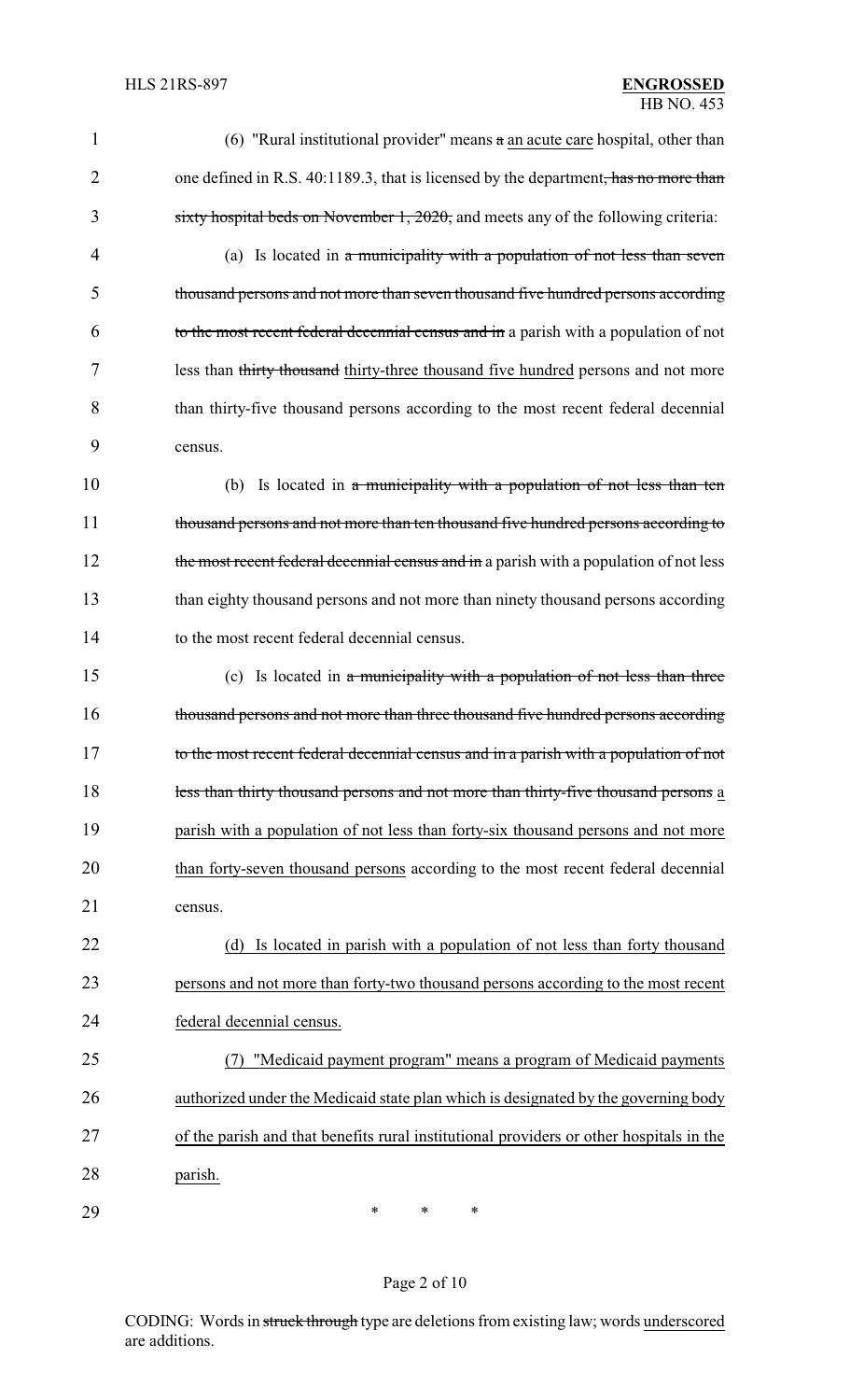| $\mathbf{1}$   | §1248.3. Applicability                                                                 |  |
|----------------|----------------------------------------------------------------------------------------|--|
| $\overline{2}$ | The provisions of this Subpart shall apply exclusively to the following                |  |
| 3              | parishes:                                                                              |  |
| 4              | $\ast$<br>$\ast$<br>*                                                                  |  |
| 5              | Any parish in which a rural institutional provider is located with a<br>(3)            |  |
| 6              | population of not less than forty-two thousand persons and not more than forty-five    |  |
| 7              | thousand persons according to the most recent federal decennial census.                |  |
| 8              | (4) Any parish with a population of not less than thirty-three thousand five           |  |
| 9              | hundred persons and not more than thirty-five thousand persons according to the        |  |
| 10             | most recent federal decennial census.                                                  |  |
| 11             | (5) Any parish with a population of not less than eighty thousand persons              |  |
| 12             | and not more than ninety thousand persons according to the most recent federal         |  |
| 13             | decennial census.                                                                      |  |
| 14             | (6) Any parish with a population of not less than fifty-two thousand three             |  |
| 15             | hundred persons and not more than fifty-two thousand seven hundred persons             |  |
| 16             | according to the most recent federal decennial census.                                 |  |
| 17             | §1248.4. Parish healthcare provider participation program                              |  |
| 18             | *<br>*                                                                                 |  |
| 19             | D. Any parishes authorized by R.S. 40:1248.3 to establish a local provider             |  |
| 20             | participation fund may, upon agreement of the governing authorities of each parish,    |  |
| 21             | establish a single fund for the benefit of those parishes and a local hospital         |  |
| 22             | assessment applicable to the institutional providers in those parishes. The governing  |  |
| 23             | bodies of parishes authorized by R.S. 40:1248.3 to establish a local provider          |  |
| 24             | participation fund are authorized and empowered, upon their own initiative, to form    |  |
| 25             | and create one or more hospital assessment districts within the respective parishes,   |  |
| 26             | or, with agreement among governing bodies of parishes concerned, to combine two        |  |
| 27             | or more parishes into a single hospital assessment district with such names as the     |  |
| 28             | governing bodies of the parishes may designate. The governing bodies of the            |  |
| 29             | parishes are further authorized and empowered, upon their own initiative, to alter the |  |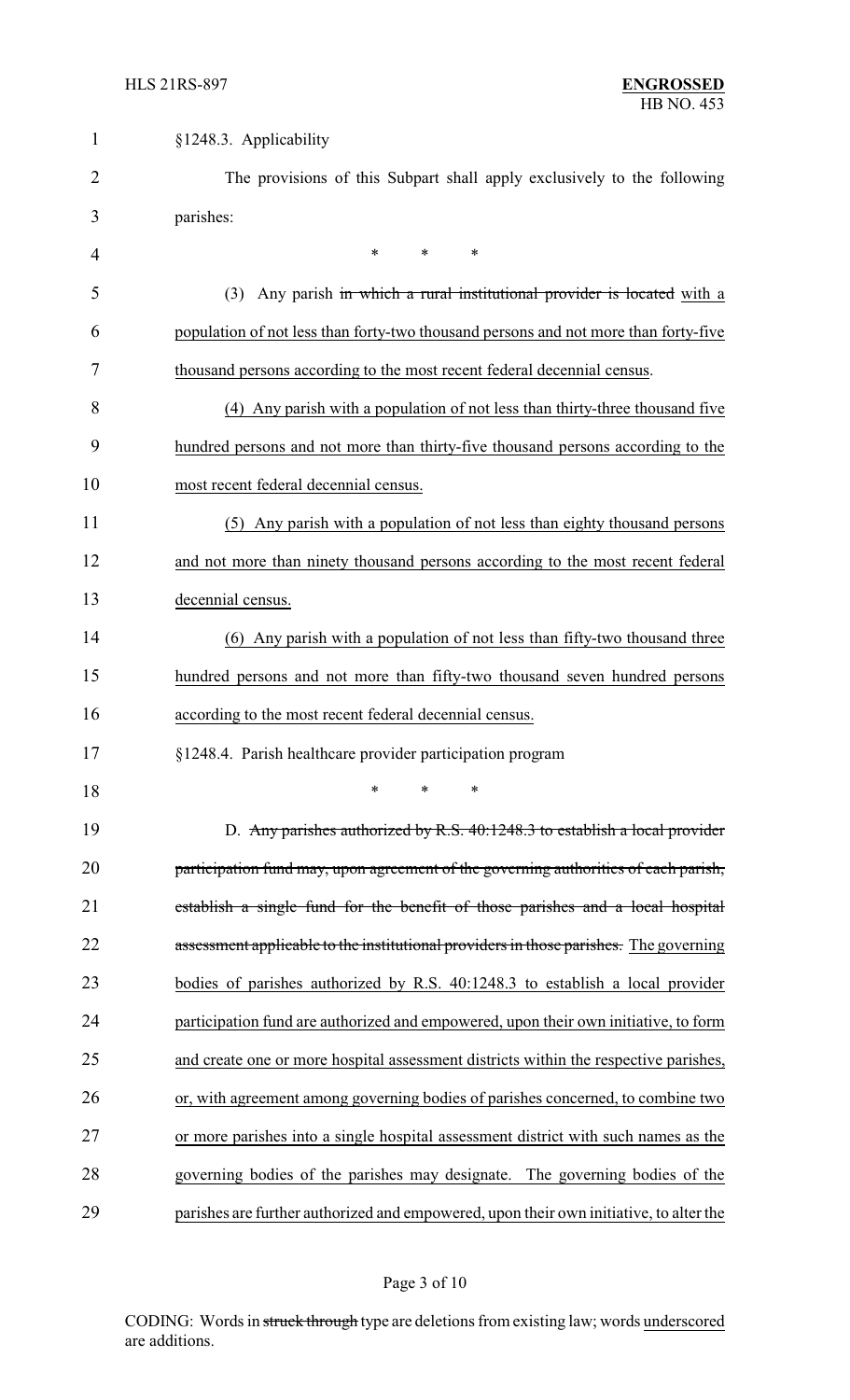| $\mathbf{1}$   | boundaries of any hospital assessment district, provided that no such boundary       |  |  |
|----------------|--------------------------------------------------------------------------------------|--|--|
| $\overline{2}$ | change shall cause an impairment of the obligations of any contract of the hospital  |  |  |
| 3              | assessment district.                                                                 |  |  |
| 4              | §1248.5. Powers and duties of parishes; limitations; inspection of provider records  |  |  |
| 5              | A. The governing body of a parish may require a local hospital assessment            |  |  |
| 6              | payment authorized by this Subpart from an any institutional provider in the parish. |  |  |
| 7              | The requirement for payment shall be implemented in the manner provided for in       |  |  |
| 8              | this Section.                                                                        |  |  |
| 9              | $\ast$<br>*<br>*                                                                     |  |  |
| 10             | §1248.7. Local provider participation fund; authorized uses                          |  |  |
| 11             | *<br>$\ast$<br>*                                                                     |  |  |
| 12             | C. Monies in the local provider participation fund may be used only for one          |  |  |
| 13             | or more of the following purposes:                                                   |  |  |
| 14             | (1) To fund intergovernmental transfers from a parish to the state to provide        |  |  |
| 15             | the nonfederal share of a Medicaid payment program of Medicaid payments for the      |  |  |
| 16             | benefit of rural institutional providers or other hospitals in the parish authorized |  |  |
| 17             | under the Medicaid state plan.                                                       |  |  |
| 18             | $\ast$<br>∗<br>*                                                                     |  |  |
| 19             | §1248.8. Local hospital assessment payments; basis; calculation                      |  |  |
| 20             | $\ast$<br>∗<br>∗                                                                     |  |  |
| 21             | C. A parish that collects a local hospital assessment payment authorized by          |  |  |
| 22             | this Subpart shall set the amount of the local hospital assessment payment. The      |  |  |
| 23             | amount of the local hospital assessment payment required of each paying hospital     |  |  |
| 24             | may not exceed an amount that, when added to the amount of the local hospital        |  |  |
| 25             | assessment payments required from all other paying hospitals in the parish, and the  |  |  |
| 26             | amount of any assessment, local hospital assessment payment, or tax imposed by the   |  |  |
| 27             | state, equals an amount of revenue that exceeds six percent of the aggregate net     |  |  |
| 28             | patient revenue of all paying hospitals in the parish the difference between the     |  |  |
| 29             | maximum allowable amount under 42 CFR 433.68(f).                                     |  |  |

# Page 4 of 10

CODING: Words in struck through type are deletions from existing law; words underscored are additions.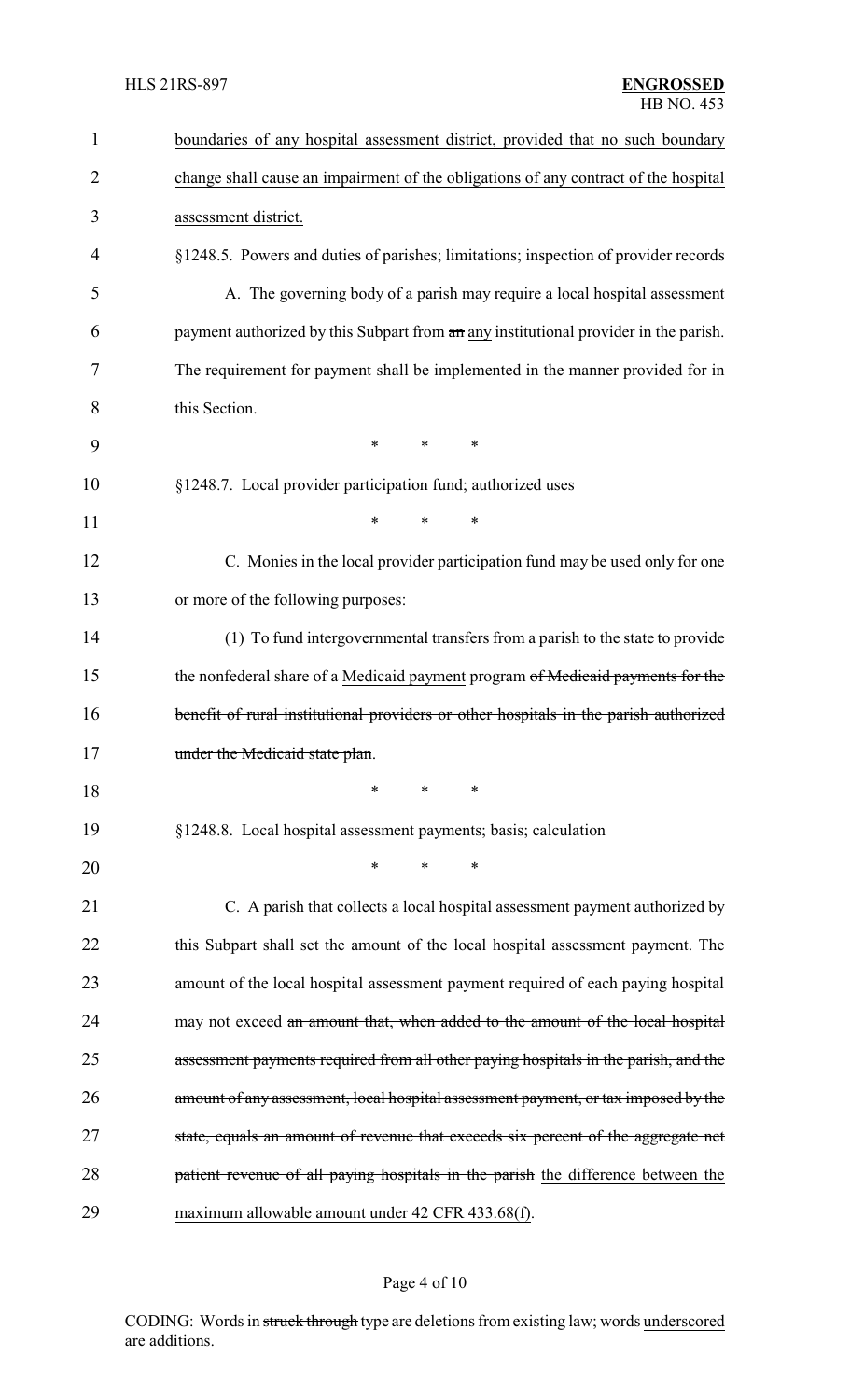| $\mathbf{1}$   | D. Subject to the maximum payment amount prescribed in Subsection C of                    |
|----------------|-------------------------------------------------------------------------------------------|
| $\overline{2}$ | this Section, a parish that collects a local hospital assessment payment authorized by    |
| 3              | this Subpart shall set local hospital assessment payments in amounts that in the          |
| $\overline{4}$ | aggregate will generate sufficient revenue to cover the administrative expenses of the    |
| 5              | parish for activities provided for in this Subpart and to fund the nonfederal share of    |
| 6              | a Medicaid base rate payment program; except that the amount of revenue from local        |
| 7              | hospital assessment payments used for administrative expenses of the parish for           |
| 8              | activities provided for in this Subpart in a year may not exceed five percent of the      |
| 9              | total revenue generated from the local hospital assessment payment or twenty              |
| 10             | thousand dollars, whichever is greater.                                                   |
| 11             | *<br>∗<br>$\ast$                                                                          |
| 12             | §1248.11. Rural institutional providers; enhanced reimbursement                           |
| 13             | A. Upon request from a parish in which a rural institutional provider is                  |
| 14             | located, the department shall attempt in good faith to execute a cooperative endeavor     |
| 15             | agreement for the use of local provider participation fund proceeds. The parish           |
| 16             | request shall be in writing and a copy shall be provided to the House and Senate          |
| 17             | health and welfare committees. If the department fails to execute a cooperative           |
| 18             | endeavor agreement within ninety days of receipt of the parish request, it shall report   |
| 19             | to the House and Senate health and welfare committees, within one hundred days of         |
| 20             | the parish request, the status of the efforts and the reason for the failure to meet the  |
| 21             | deadline. Notwithstanding any law to the contrary, by September 1, 2020, or as soon       |
| 22             | thereafter as such a cooperative endeavor agreement is effective or, upon failure to      |
| 23             | agree on such a cooperative endeavor agreement, within one hundred fifty days of          |
| 24             | the parish notice unless the department's status report is accepted by an affirmative     |
| 25             | vote of both the House and Senate health and welfare committees, the department           |
| 26             | shall file a Medicaid state plan amendment with the Centers for Medicare and              |
| 27             | Medicaid Services, referred to hereafter in this Section as "CMS", amending the           |
| 28             | Medicaid state plan provisions governing hospital reimbursement to provide that a         |
| 29             | rural institutional provider, as defined in R.S. 40:1248.1, shall be reimbursed at a rate |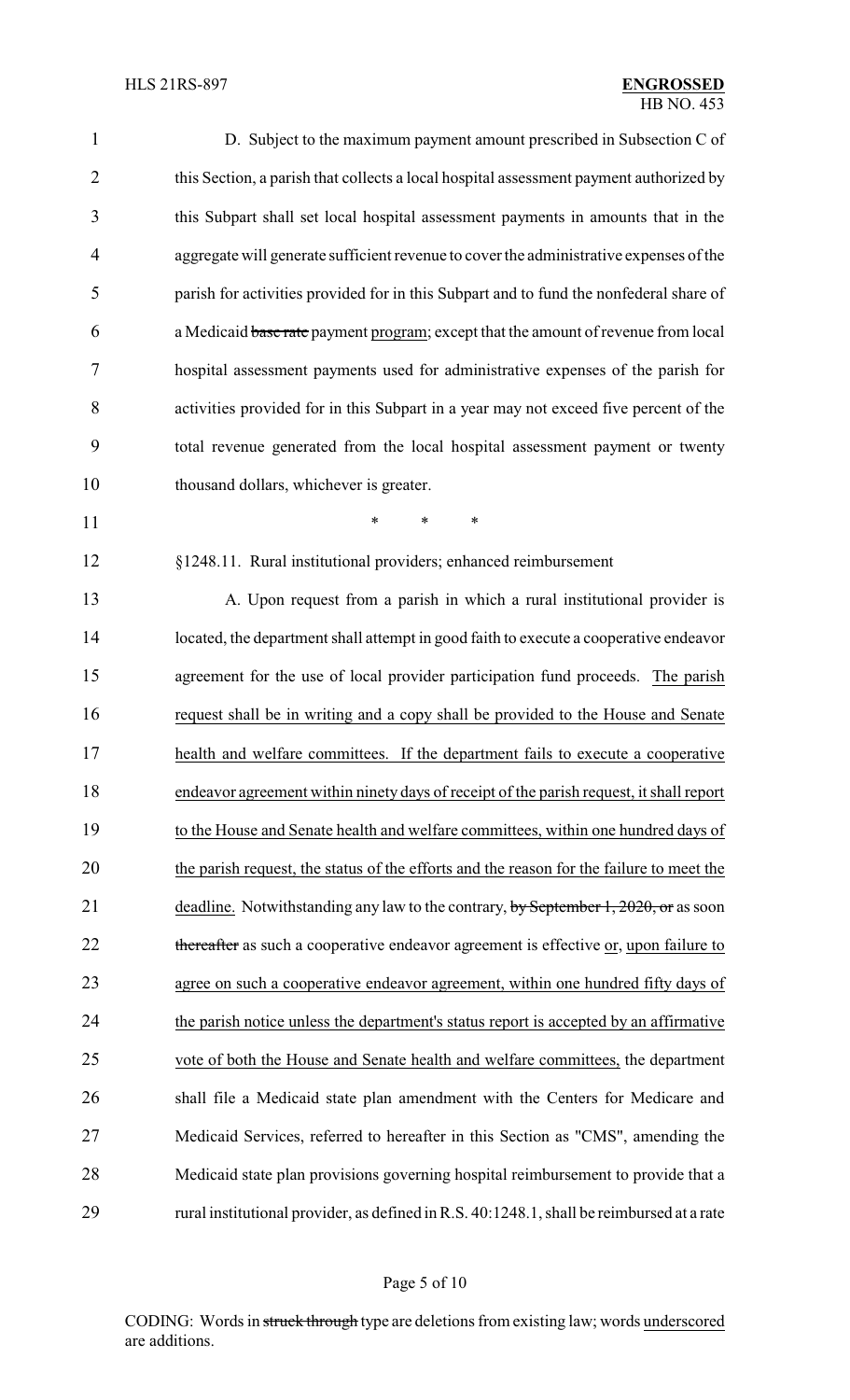1 which equals or approximates the lesser of the rural institutional provider's average 2 commercial rate as determined by the state's Medicaid actuary or one hundred ten 3 percent, or, if a reduction is required by CMS, the maximum amount acceptable to 4 CMS, but in no case less than one hundred percent, of the appropriate reasonable 5 cost of providing hospital inpatient and outpatient services, including but not limited 6 to services provided in a rural health clinic licensed as part of a rural hospital. The 7 new rural hospital payment methodology shall utilize prospective rates 8 approximating costs the reimbursement provided in this Section at the time of 9 service for inpatient acute care and psychiatric services. To ensure that rural hospital 10 outpatient services, including those reimbursed on a cost basis and those reimbursed 11 on a fee schedule, are reimbursed in the aggregate at one hundred ten percent of the 12 reasonable costs or such lesser amounts as approved by CMS, but in no case less 13 than one hundred percent of their reasonable costs as provided in this Section, the 14 department shall pay an interim rate for cost-based outpatient services at one 15 hundred ten percent of reasonable cost approximating the reimbursement provided 16 in this Section during the year and for fee-based services paid on a claim-by-claim 17 basis, and the department shall make quarterly estimates of Medicaid base rate 18 payments required to bring reimbursement to the hospital for such services up to one 19 hundred percent of reasonable costs the reimbursement provided in this Section and 20 immediately remit such payments to the hospital, and at final settlement pay such 21 amounts as are necessary to ensure that all outpatient services in the aggregate, both 22 cost-based and fee schedule, are paid at one hundred ten percent of reasonable costs 23 the reimbursement provided in this Section.

24 **\*** \* \* \*

## CODING: Words in struck through type are deletions from existing law; words underscored are additions.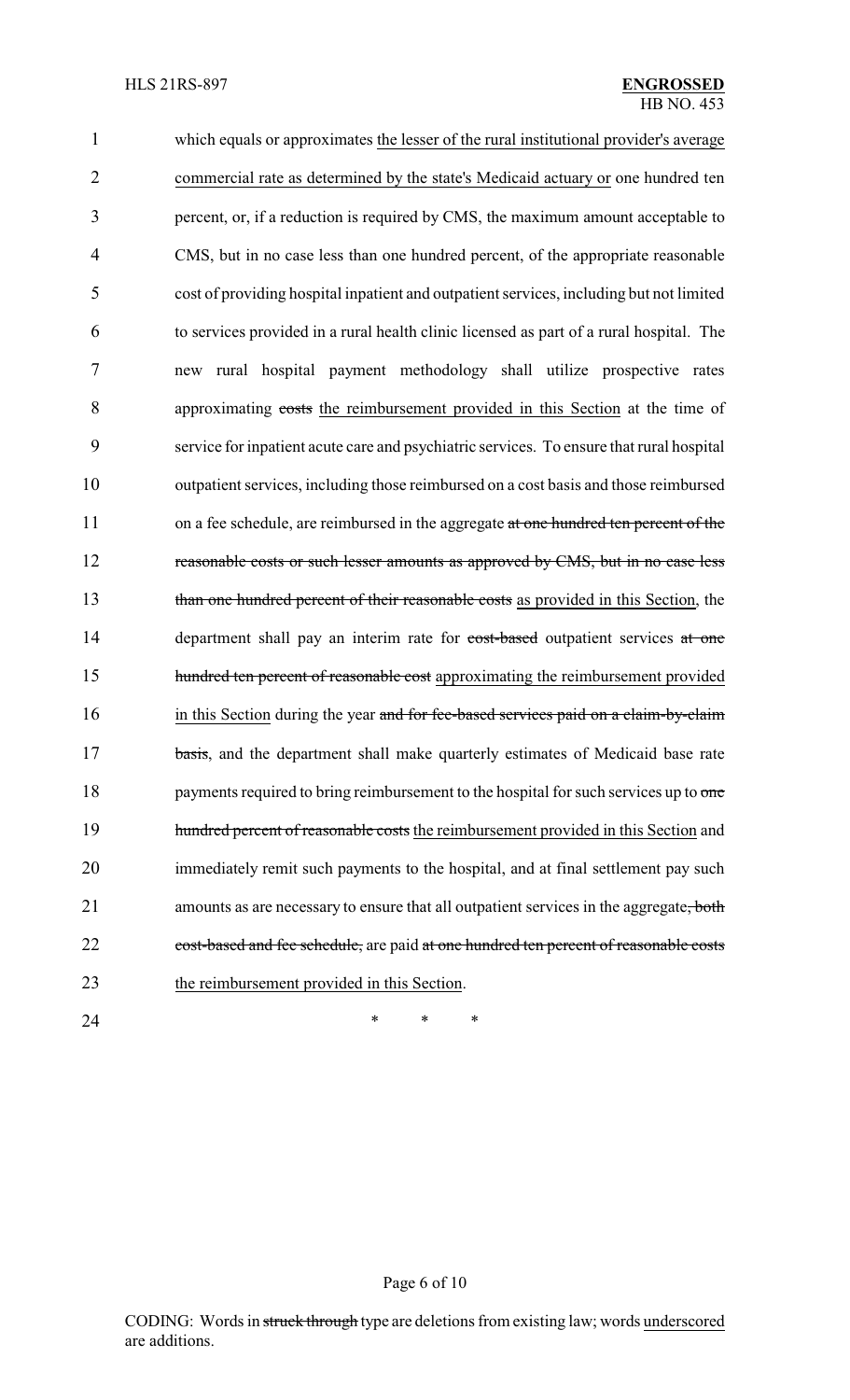### DIGEST

The digest printed below was prepared by House Legislative Services. It constitutes no part of the legislative instrument. The keyword, one-liner, abstract, and digest do not constitute part of the law or proof or indicia of legislative intent. [R.S. 1:13(B) and 24:177(E)]

| HB 453 Engrossed | 2021 Regular Session | Deshotel |
|------------------|----------------------|----------|
|------------------|----------------------|----------|

**Abstract:** Expands eligibility for a hospital assessment and intergovernmental transfer program within Medicaid and revises other provisions pertaining to the program.

Present law provides that, for its purposes, "rural institutional provider" means a hospital, other than one defined in the Rural Hospital Preservation Act (R.S. 40:1189.3 of present law), that is licensed by the Louisiana Department of Health (LDH), has no more than 60 beds on Nov. 1, 2020, and meets any of the following criteria:

- (1) Is located in a municipality with a population of between 7,000 and 7,500 according to the most recent federal decennial census and in a parish with a population of between 30,000 and 35,000 according to that census (Ville Platte in Evangeline Parish).
- (2) Is located in a municipality with a population of between 10,000 and 10,500 according to the most recent federal decennial census and in a parish with a population of between 80,000 and 90,000 according to that census (Eunice in St. Landry Parish).
- (3) Is located in a municipality with a population of between 3,000 and 3,500 according to the most recent federal decennial census and in a parish with a population of between 30,000 and 35,000 according to that census (Mamou in Evangeline Parish and Welsh in Jefferson Davis Parish).

Proposed law revises present law to provide that, for its purposes, "rural institutional provider" means an acute care hospital, other than one defined in the Rural Hospital Preservation Act (R.S. 40:1189.3 of present law), that is licensed by LDH and meets any of the following criteria:

- (1) Is located in a parish with a population of between 33,500 and 35,000 according to the most recent federal decennial census (Evangeline Parish).
- (2) Is located in a parish with a population of between 80,000 and 90,000 according to the most recent federal decennial census (St. Landry Parish).
- (3) Is located in a parish with a population of between 46,000 and 47,000 according to the most recent federal decennial census (Lincoln Parish).
- (4) Is located in a parish with a population of between 40,000 and 42,000 according to the most recent federal decennial census (Webster Parish).

Present law applies exclusively to the following five parishes:

- (1) Any parish with a population of not less than 40,000 persons and not more than 42,000 persons according to the most recent federal decennial census (Webster Parish).
- (2) Any parish with a population of not less than 46,000 persons and not more than 47,000 persons according to the most recent federal decennial census (Lincoln Parish).

### Page 7 of 10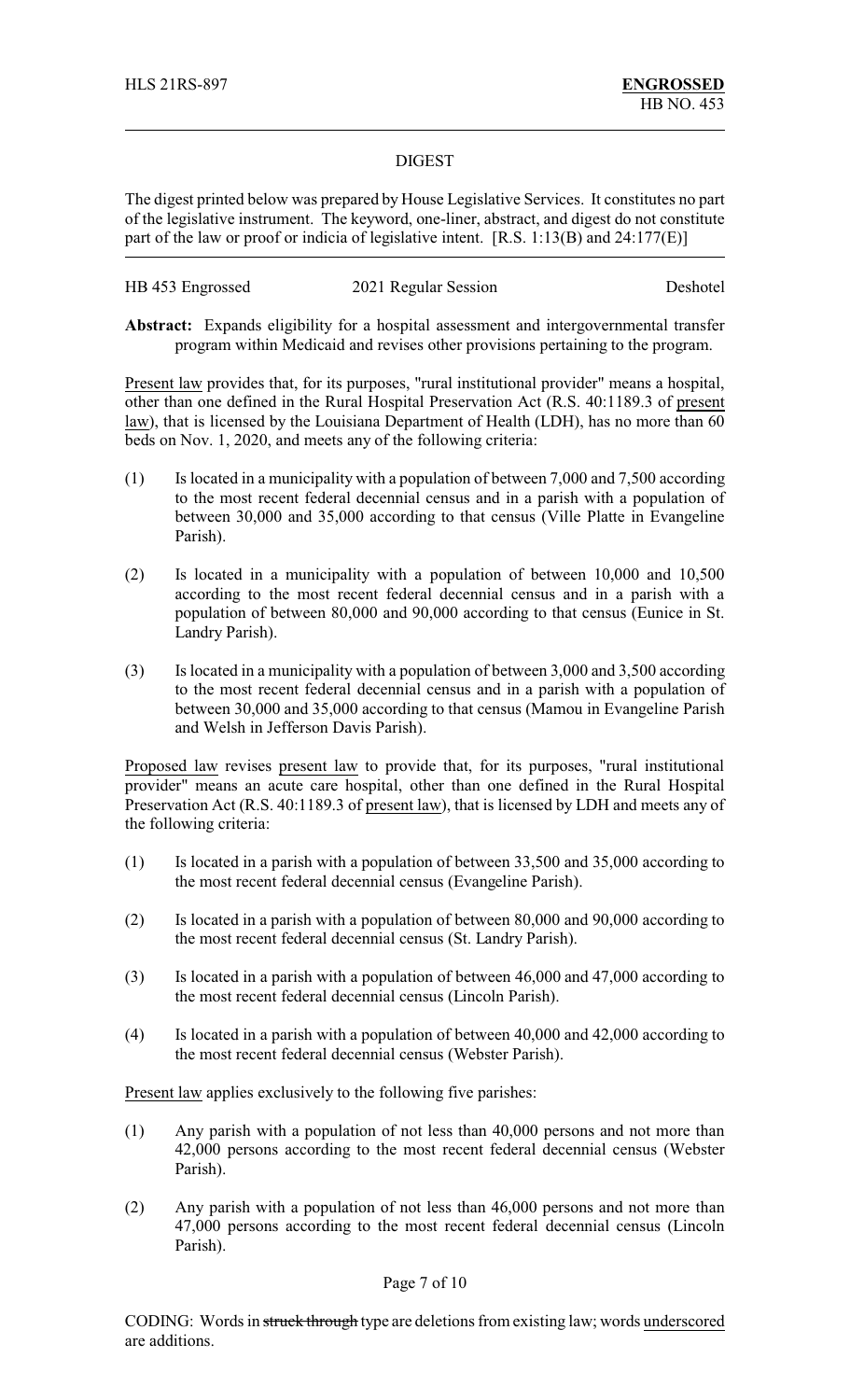(3) Any parish in which a rural institutional provider, as defined by present law, is located (Evangeline, Jefferson Davis, and St. Landry parishes).

Proposed law revises present law such that present law and proposed law would apply exclusively to the following six parishes:

- (1) Any parish with a population of not less than 40,000 persons and not more than 42,000 persons according to the most recent federal decennial census (Webster Parish).
- (2) Any parish with a population of not less than 46,000 persons and not more than 47,000 persons according to the most recent federal decennial census (Lincoln Parish).
- (3) Any parish with a population of not less than 42,000 persons and not more than 45,000 persons according to the most recent federal decennial census (Avoyelles Parish).
- (4) Any parish with a population of between 33,500 and 35,000 according to the most recent federal decennial census (Evangeline Parish).
- (5) Any parish with a population of between 80,000 and 90,000 according to the most recent federal decennial census (St. Landry Parish).
- (6) Any parish with a population of not less than 52,300 persons and not more than 52,700 persons according to the most recent federal decennial census (Vernon Parish).

Present law authorizes eligible parishes to collect local hospital assessment payments and create special accounts known as "local provider participation funds". Provides that monies in such funds may consist of these assessment payments and other funding as authorized by present law. Stipulates that the monies in local provider participation funds may only be used for certain purposes including the funding of intergovernmental transfers from a parish to the state to provide the nonfederal share of Medicaid payments for the benefit of rural institutional providers or other hospitals in the parish authorized under the state Medicaid plan. Proposed law retains present law.

Proposed law repeals present law providing that any parishes authorized by present law to establish a local provider participation fund may, upon agreement of the governing authorities of each parish, establish a single fund for the benefit of those parishes and a local hospital assessment applicable to the institutional providers in those parishes.

Proposed law provides that the governing bodies of parishes authorized by proposed law to establish a local provider participation fund are authorized and empowered, upon their own initiative, to form and create one or more hospital assessment districts within the respective parishes; or, with agreement among governing bodies of parishes concerned, to combine two or more parishes into a single hospital assessment district. Authorizes the governing bodies of the parishes to alter the boundaries of any hospital assessment district, provided that no such boundary change shall cause an impairment of the obligations of any contract of the hospital assessment district.

Proposed law revises present law to stipulate that the amount of the local hospital assessment payment required of each paying hospital may not exceed the difference between the maximum allowable amount under federal Medicaid regulations (42 CFR 433.68(f)).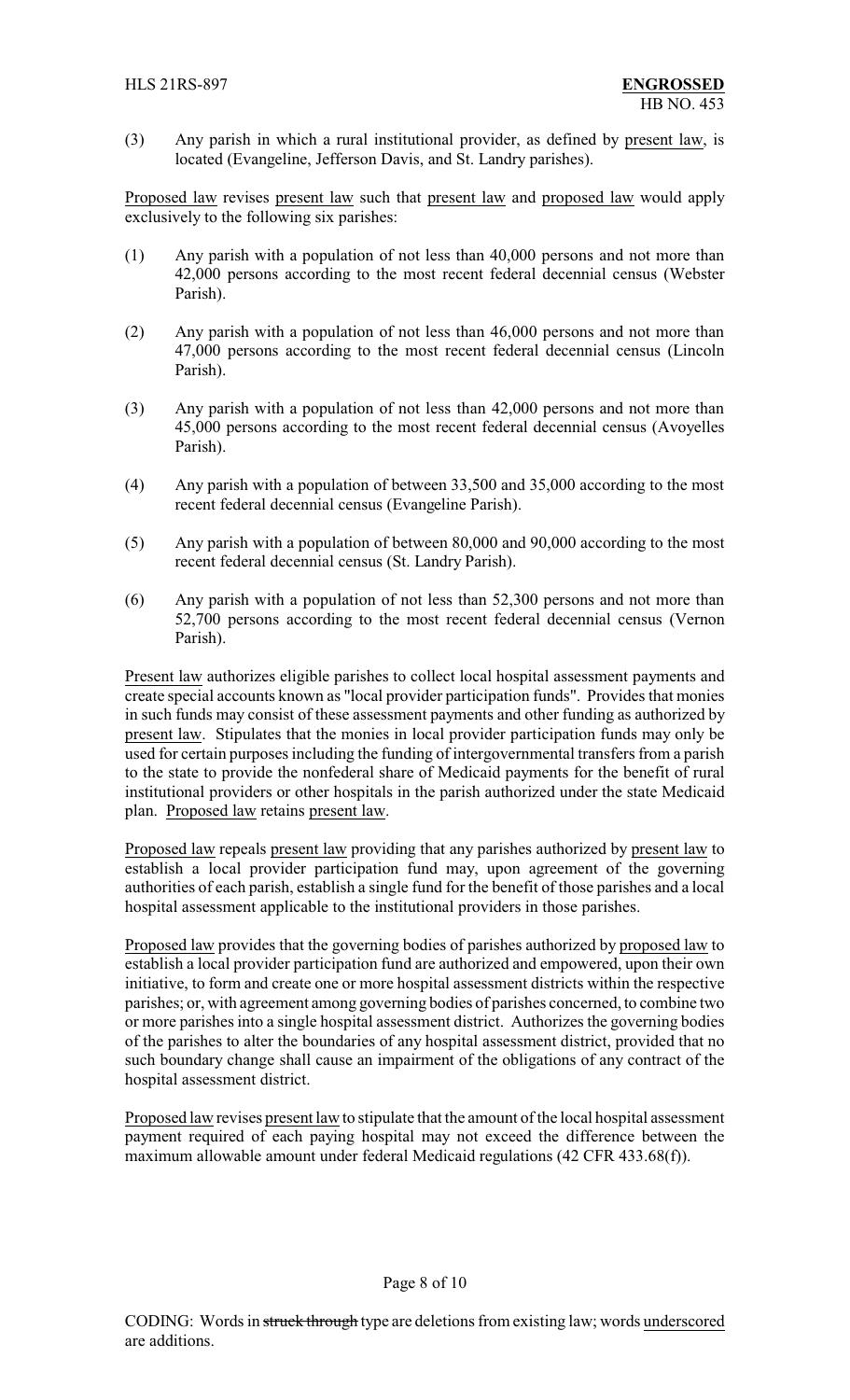Proposed law revises present law relative to requests by rural institutional providers, as defined in present law, to execute cooperative endeavor agreements (CEAs) with LDH for the use of local provider participation fund proceeds to do all of the following:

- (1) Require that such requests be in writing with copies provided to the legislative committees on health and welfare.
- (2) Provide that if LDH fails to execute a CEA within 90 days of receipt of a parish request, LDH shall report to the legislative committees on health and welfare, within 100 days of the parish request, the status of the efforts and the reason for the failure to meet the deadline.
- (3) Provide that as soon as a CEA is effective or, upon failure to agree on such agreement, within 150 days of the parish notice unless LDH's status report is accepted by an affirmative vote of both legislative committees on health and welfare, LDH shall file a Medicaid state plan amendment with the federal Medicaid agency (CMS) amending the Medicaid state plan provisions governing hospital reimbursement to provide that a rural institutional provider shall be reimbursed at a rate which equals or approximates the lesser of the rural institutional provider's average commercial rate as determined by the state's Medicaid actuary or 110%, or, if a reduction is required by CMS, the maximum amount acceptable to CMS, but in no case less than 100%, of the appropriate reasonable cost of providing hospital inpatient and outpatient services, including but not limited to services provided in a rural health clinic licensed as part of a rural hospital.

(Amends R.S. 40:1248.1(6), 1248.3(3), 1248.4(D), 1248.5(A), 1248.7(C)(1), 1248.8(C) and (D), and 1248.11(A); Adds R.S. 40:1248.1(7) and 1248.3(4)-(6))

### Summary of Amendments Adopted by House

The Committee Amendments Proposed by House Committee on Health and Welfare to the original bill:

- 1. Revise present law to stipulate that the amount of the local hospital assessment payment required of each paying hospital may not exceed the difference between the maximum allowable amount under federal Medicaid regulations (42 CFR 433.68(f)).
- 2. Revise present law relative to requests by rural institutional providers, as defined in present law, to execute cooperative endeavor agreements (CEAs) with the La. Department of Health (LDH) for the use of local provider participation fund proceeds to require that such requests be in writing with copies provided to the legislative committees on health and welfare.
- 3. Provide that if LDH fails to execute a CEA within 90 days of receipt of a parish request, the department shall report to the legislative committees on health and welfare, within 100 days of the parish request, the status of the efforts and the reason for the failure to meet the deadline.
- 4. Provide that as soon as a CEA is effective or, upon failure to agree on such agreement, within 150 days of the parish notice unless LDH's status report is accepted by an affirmative vote of both legislative committees on health and welfare, LDH shall file a Medicaid state plan amendment with the federal Medicaid agency (CMS) amending the Medicaid state plan provisions governing hospital reimbursement to provide that a rural institutional provider shall be reimbursed at a rate which equals or approximates the lesser of the rural institutional provider's average commercial rate as determined by the state's

### Page 9 of 10